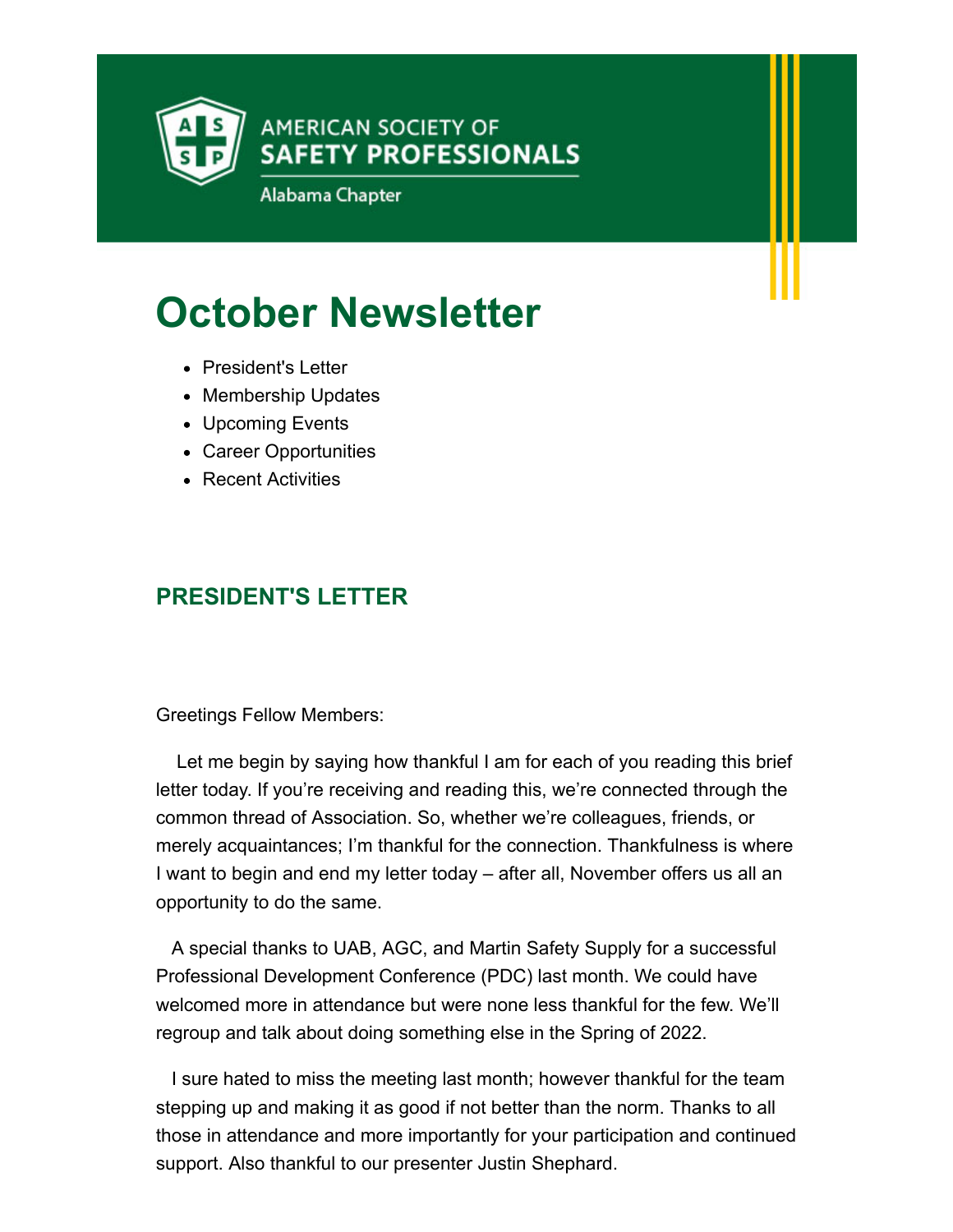We have an awesome month in front of us with our normally scheduled meeting on Friday the 19<sup>th</sup>.

 As for my challenge this month, it's November and a time we should all find something or someone to be thankful for. We should be grateful for so much, because we are blessed more than we know. As I've said before, **"***Let's find someone in need and share ourselves with them. Our knowledge, assistance, patience, or perhaps even time."*

 Have a great month. Let's demonstrate a thankful heart through giving. Until our next – call, text, or email me if I can ever be of assistance.

Take care and please stay well. Thanks for reading. – **Paul**

### **Paul Thurber**

### **MEMBERSHIP UPDATES**

#### **New Members in October**

- Evan Clark
- Steven Evans
- Matthew Kaufman
- David Leavins
- Drew Mabry
- Christina Mann
- Daniel Sarasin
- Caleb Williams
- Madeline Young

#### **Service Recognition Through November**

- Iyinoluwa Babarinde -1 Year
- Suhas Sudhir Bharadwaj -1 Year
- Myris Dowdy -1 Year
- Tim Driskell -1 Year
- Mahendran Hariharan -1 Year
- Antoinette Hubbard -1 Year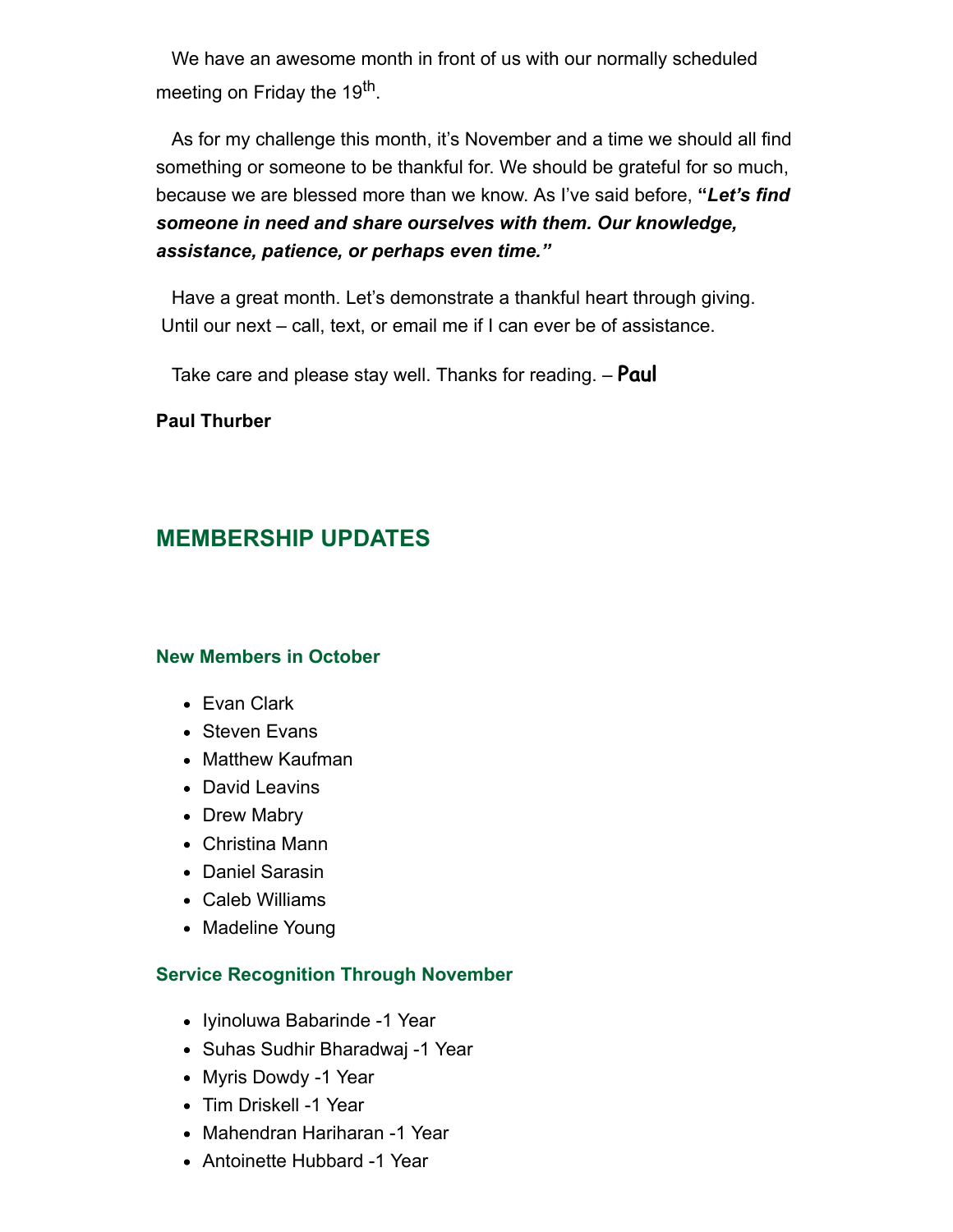- Estelle KI -1 Year
- Christopher Mickle Romero -1 Year
- Judy Ozbirn -1 Year
- Isabela Restrepo -1 Year
- Yuqing Wang -1 Year
- Anna Wilson -1 Year
- Bradley Akins -3 Years
- Ronnie Banks -4 Years
- Kristopher Gillespie -4 Years
- Jonathon Smalley -4 Years
- Adam Weiss -4 Years
- Preston Graben -5 Years
- Randall Herndon -7 Years
- Jon Miller -7 Years
- Paul Thurber -7 Years
- Greg Chism -9 Years
- Roger Davis -10 Years
- Eric Heaton -10 Years
- Michael Layfield -10 Years
- Celeste Sage Beevers -10 Years
- Donald Elswick -12 Years
- Thomas Wood -17 Years
- Patrick Sharp -17 Years
- Jay Kennedy -18 Years
- Vincent Scott -33 Years

### **UPCOMING EVENTS**

#### **November Chapter Meeting**

Friday, November 19 from 11:30 AM – 1:00 PM

### **CAREER OPPORTUNITIES**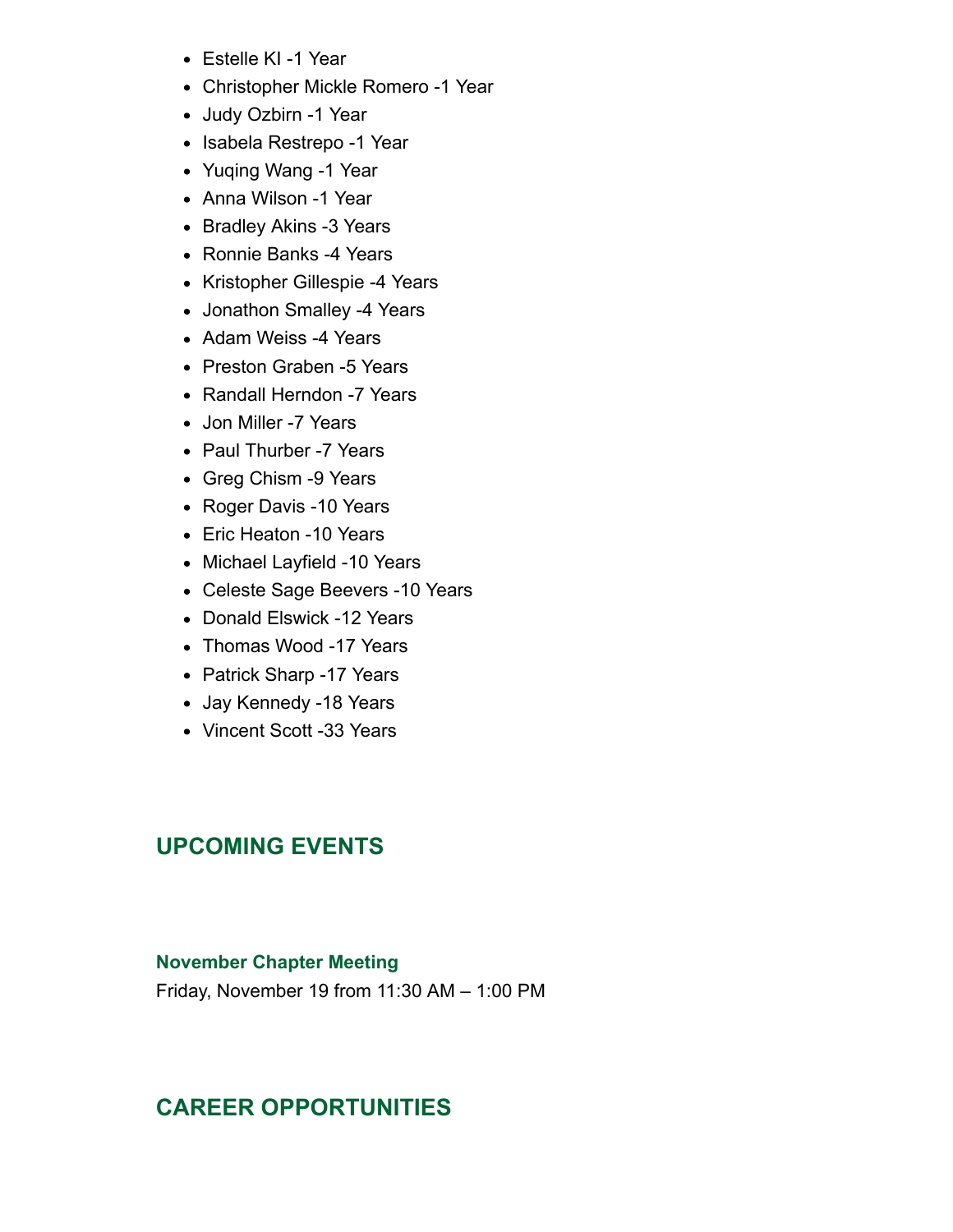### **Experienced Loss Control Consultants Needed**

Auto-Owners Insurance, a top-rated Insurance Carrier, is seeking a motivated individual to join their team as a Loss Control Consultant. Many positions are available including one in Alabama. *There is also the possibility of Entry Level positions.* Follow the link below to see the details.

### **[Visit Our Alabama Chapter](https://alabama.assp.org/current-openings/) Jobs Page**

Please e-mail job information to **[secretary@alabama.assp.org](mailto:info@southtexas.asse.org)**.

# **RECENT ACTIVITIES**

### **October Chapter Meeting**

We got a great deal of information about the science and regulation of **Post Offer Physical Abilities Testing** at our October 15th meeting. Justin Shepherd of [ErgoScience in Birmingham](https://www.ergoscience.com/) walked us through the pros, cons, the process, and some examples. While we had a small number in attendance, there were quite a few on Zoom. We had some interesting followup questions. [We have the video.](https://zoom.us/rec/share/y3YmV0p7LjuWIETih6PdpbVk06idh3hNZz73NX6JR2nKWtFxmG5bv_VqLVQuoS4R.gKbFaC1xb5w2DogG?startTime=1634314982000)

#### [The presentation is also available here.](https://alabama.assp.org/wp-content/uploads/sites/344/2021/11/20211015-Al-ASSP-Meeting-Presentation-Legally-Compliant-PAT-ASSP.pdf)

Justin answered several questions during the meeting. We missed one that might interest some of you. **Q:** *We have a few difficult jobs and many that have less physical demands. Can you perform two different tests? (Paraphrased)* **A:** *It's important to understand that an employer doesn't have to test for every position, as long as they are treated as distinct, separate jobs. If, for instance, in a factory the employer identifies 5 distinct jobs, with two of them causing the majority of the employer's injuries, they could create physical ability tests for those two jobs, and not do PAT for the three lighter jobs. The stipulation would simply be that everyone who is placed in one of the heavier jobs goes through the PAT for that position.*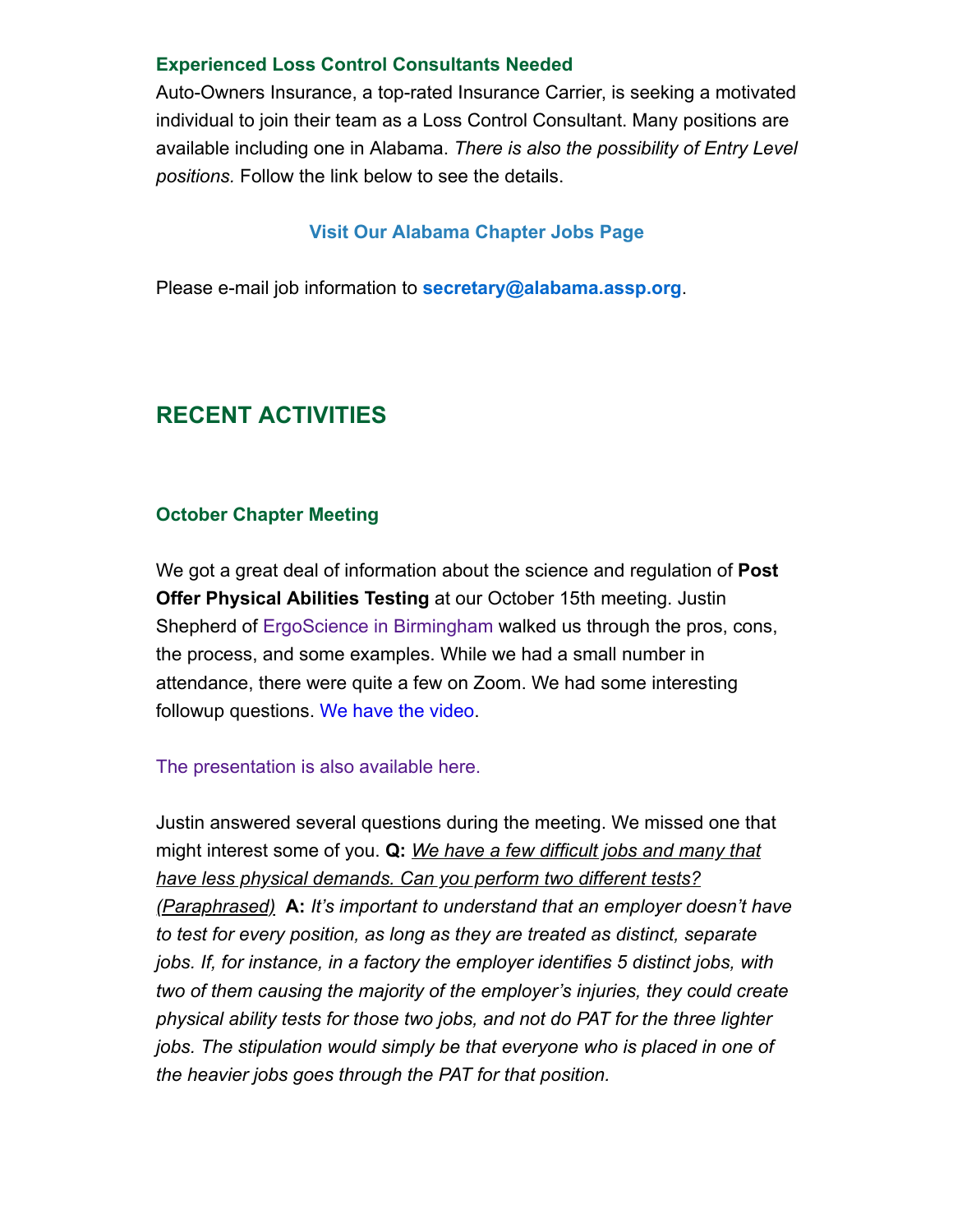

Thanks again Justin! [Follow this link to view recording](https://zoom.us/rec/share/y3YmV0p7LjuWIETih6PdpbVk06idh3hNZz73NX6JR2nKWtFxmG5bv_VqLVQuoS4R.gKbFaC1xb5w2DogG?startTime=1634314982000)

### **ASSP PDC: Respirator Fit Testing Workshop**

The Fall Professional Development Conference occurred on Friday the 22nd of October. We thank Dr. Joghwa Oh from UAB, her assistant, and the attendees for their participation. If you missed it and need the training, [monitor their website for upcoming opportunities or contact them directly.](https://sites.uab.edu/dsc/continuing-education-events/)

[Thanks also to the sponsors who helped to make it possible;](https://martinsupply.com/solutions/safety-solutions/?utm_source=Google&utm_medium=cpc&utm_campaign=Safety&utm_term=&gclid=CjwKCAjwy7CKBhBMEiwA0Eb7aoDYkQ5UdYiPhxd2vkB9UjNSgznuK58-N_oyuZ7N8wINwpAcY-gbYxoCiqsQAvD_BwE) Martin Supply and the Deep South Center for OH & S at the UAB School of Public Health.